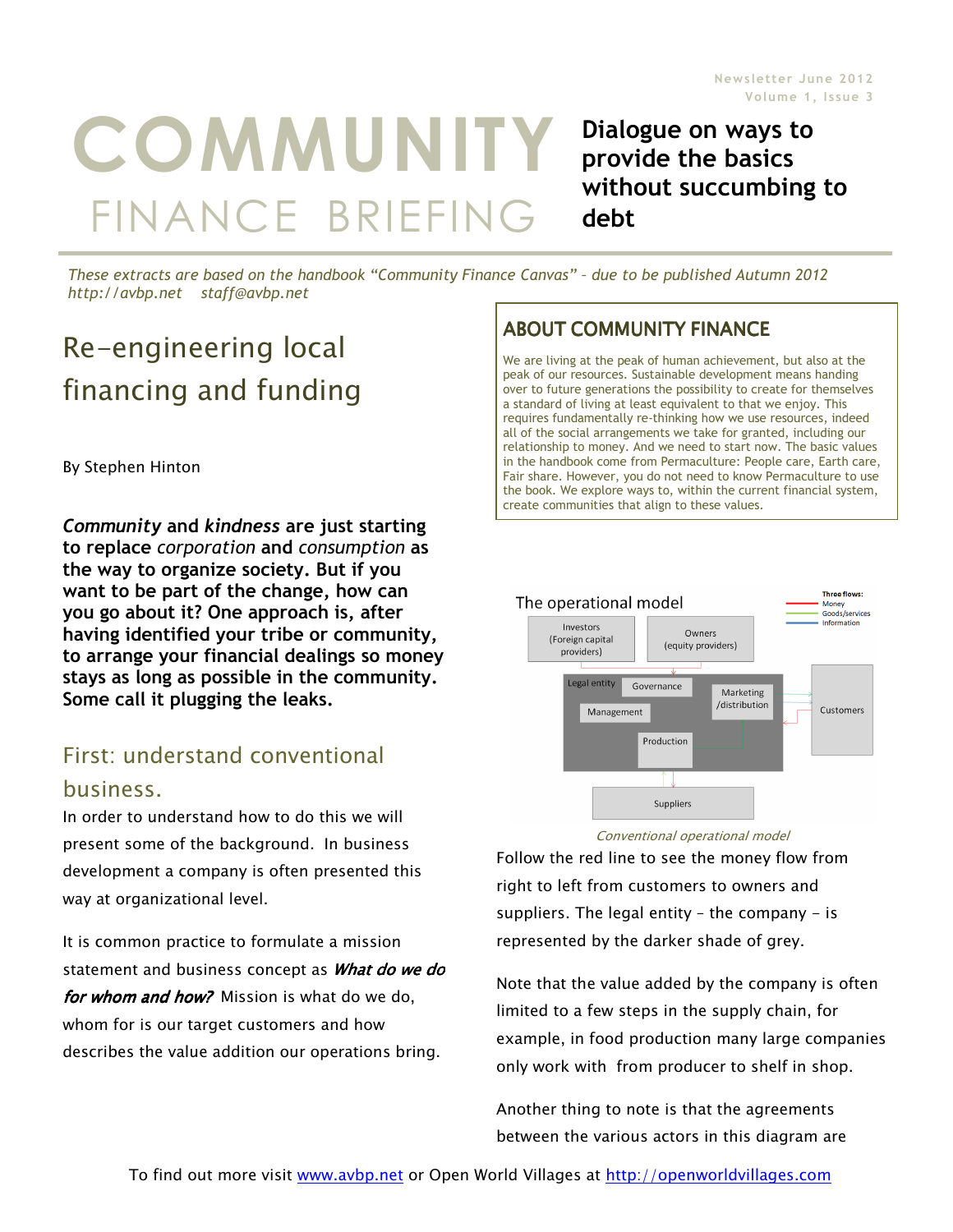often secret. A customer cannot find out what prices the corporation pays for its raw materials, for example.

The company is also a hierarchy. This diagram represents a common model but there are many others.





And starting up a business is often described in well-known steps, too.

- 1. Have a business idea
- 2. Find finance
- 3. Test the idea
- 4. Market it
- 5. Distribute, deliver, sell

# BUT: the company that has your best interests at heart is the one you own

But suppose we want to design our financial dealings in another way? The community finance approach, sometimes called the financial permaculture approach describes What we can do for each other and how.

What we can do is often formulated in terms of

security and resilience, rather than in the service we can provide. Rather than "deliver the freshest food from all over the world to your door" - "ensure the supply of fresh food from locally grown sources."

We do not describe target customers. Rather, we identify people and organization that will form part of an eco system of collaborating entities. And they will be part of the organization from the beginning, not at the end of a marketing campaign.

How describes the value added provided by each entity. If the community aims to take control of its ecological footprint, then these chains will stretch from soil to soil and/or from rain to watercourse.

# The legal entity is ecosystem of collaborating of entities

However, the operation model is still useful as a tool to describe the financial flows in the community finance approach.



In this case, the legal entity is everything within the dotted line in the diagram above.

Now, let us break down how a community can design its finances in this way: firstly the entities need to be identified and to write contacts with each other, transparently. This mosaic of contracts